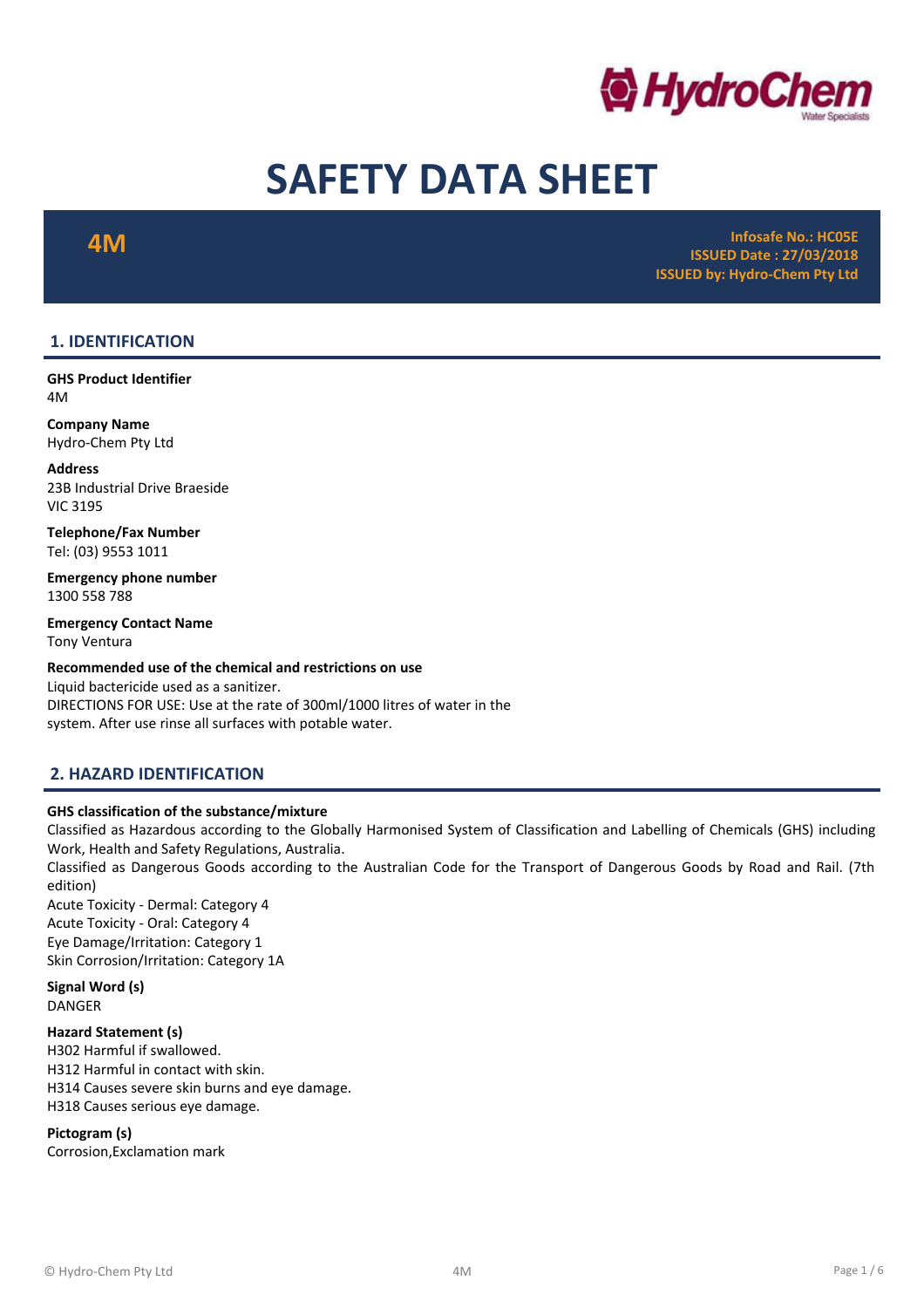



#### Precautionary statement – Prevention

P260 Do not breathe dust/fume/gas/mist/vapours/spray. P264 Wash contaminated skin thoroughly after handling. P270 Do not eat, drink or smoke when using this product.

P280 Wear protective gloves/protective clothing/eye protection/face protection.

#### Precautionary statement – Response

P301+P312 IF SWALLOWED: Call a POISON CENTER or doctor/physician if you feel unwell.

P301+P330+P331 IF SWALLOWED: rinse mouth. Do NOT induce vomiting.

P302+P352 IF ON SKIN: Wash with plenty of soap and water.

P303+P361+P353 IF ON SKIN (or hair): Remove/Take off immediately all contaminated clothing. Rinse skin with water/shower.

P304+P340 IF INHALED: Remove victim to fresh air and keep at rest in a position comfortable for breathing.

P305+P351+P338 IF IN EYES: Rinse cautiously with water for several minutes. Remove contact lenses, if present and easy to do. Continue rinsing.

P310 Immediately call a POISON CENTER or doctor/physician.

P312 Call a POISON CENTER or doctor/physician if you feel unwell.

P330 Rinse mouth.

P363 Wash contaminated clothing before reuse.

#### Precautionary statement – Storage

P405 Store locked up.

#### Precautionary statement – Disposal

P501 Dispose of contents/container to / in accordance with local regulations.

### 3. COMPOSITION/INFORMATION ON INGREDIENTS

#### Information on Composition

All ingredients in this product are listed on the Australian Inventory of Chemical Substances (AICS).

#### Ingredients

| <b>Name</b>                  |     | <b>Proportion</b> |
|------------------------------|-----|-------------------|
| quaternary ammonium compound | N/A | 10-30 %           |

### 4. FIRST-AID MEASURES

#### Inhalation

Remove victim from exposure - avoid becoming a casualty.

For all but the most minor symptoms arrange for patient to be seen by a doctor as soon as possible - either on site or at the nearest hospital.

#### Ingestion

Rinse mouth thoroughly with water immediately. Give water or milk to drink. DO NOT induce vomiting. For advice, contact a Poison Information Centre (Phone 13 11 26) or a doctor.

#### Skin

Remove contaminated clothes.

Wash affected areas with copious quantities of water. If swelling, redness, blistering or irritation occurs seek medical advice.

Skin reaction may take 1-2 days to develop.

#### Eye contact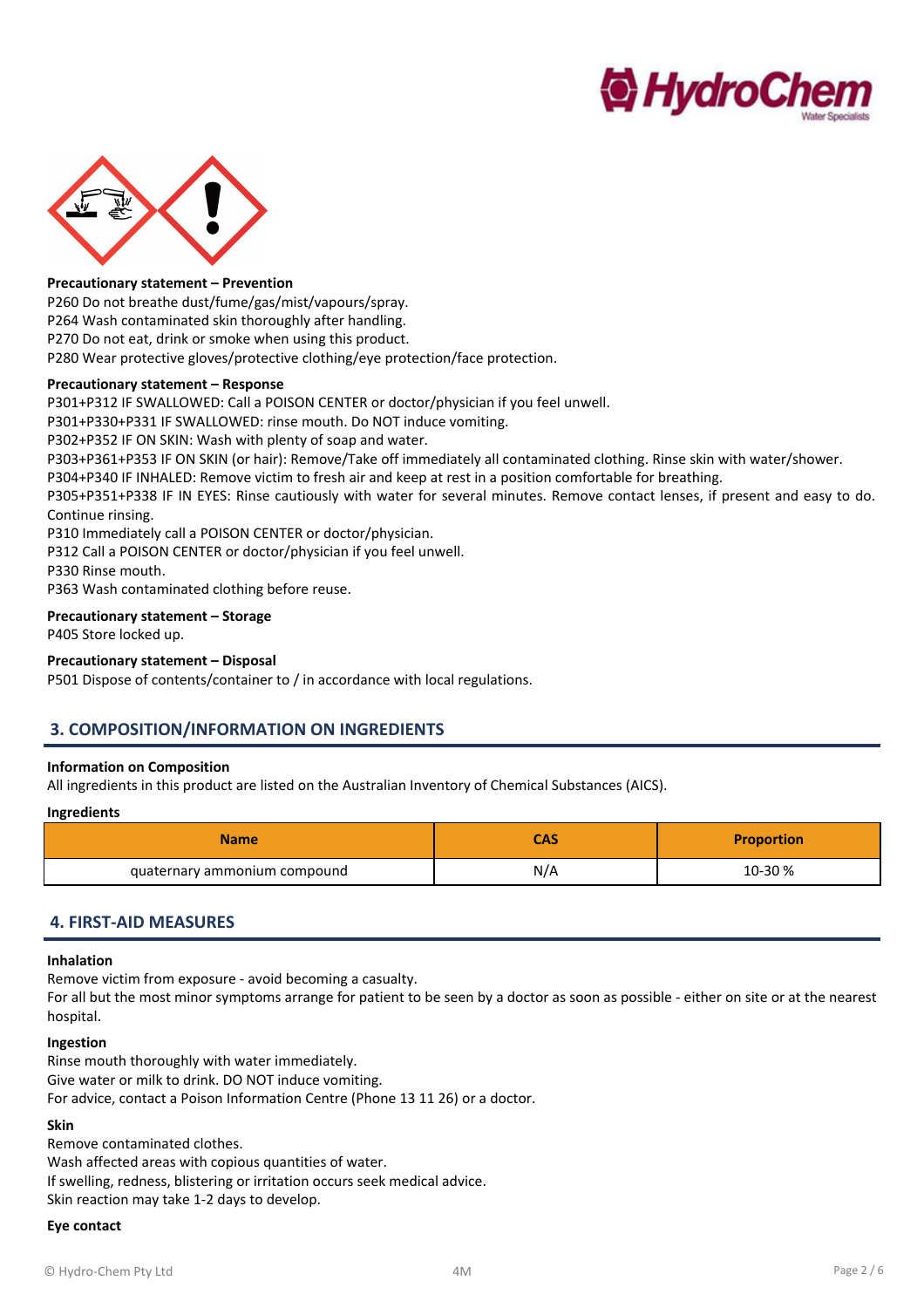

Immediately irrigate with copious quantity of water for at least 15 minutes. Eyelids to be held open. Seek medical attention.

#### Advice to Doctor

Treat symptomatically.

# 5. FIRE-FIGHTING MEASURES

#### Fire Fighting Measures

As in any fire, wear an approved self-contained breathing apparatus in pressure-demand, and full protective gear.

#### Suitable Extinguishing Media

Water fog, fine water spray, foam, dry chemical agent, carbon dioxide and sand.

# Specific Hazards Arising From The Chemical

No unusual fire or explosion hazards. Decomposes on heating emitting toxic carbon monooxide, nitrogen oxides and hydrogen chloride.

#### Hazchem Code

 $2X$ 

# 6. ACCIDENTAL RELEASE MEASURES

#### Spills & Disposal

Select from the following, depending upon the magnitude of the spill. In event of large spill: Contain using sand and earth - prevent runoff into drains and waterways. If contamination of crops or waterways has occurred advise emergency services or State Department of Agriculture. If contamination of sewers or waterways has occurred advise the local emergency services. Collect and seal in properly labelled drums for disposal.

In the event of a small spill:

Use absorbent (soil or sand, sawdust, inert material, vermiculite). Refer to State Land Waste Management Authority.

### 7. HANDLING AND STORAGE

#### Precautions for Safe Handling

Handle and open containers with care. Avoid prolonged or repeated contact with skin and eyes .

#### Conditions for safe storage, including any incompatibilities

Keep container tightly closed and dry

Keep away from direct sunlight

Sensitive to frost; in case of the product becoming opaque, thickening or being frozen due to the effects of cold conditions, allow to thaw slowly at room temperature. Stir or agitate briefly before use.

#### Additional information on precautions for use

Provide safety shower and eyewash close by. Handle according to good industrial hygiene and safety prctice.

# 8. EXPOSURE CONTROLS/PERSONAL PROTECTION

#### Occupational exposure limit values Not applicable.

Appropriate Engineering Controls Use with adequate ventilation.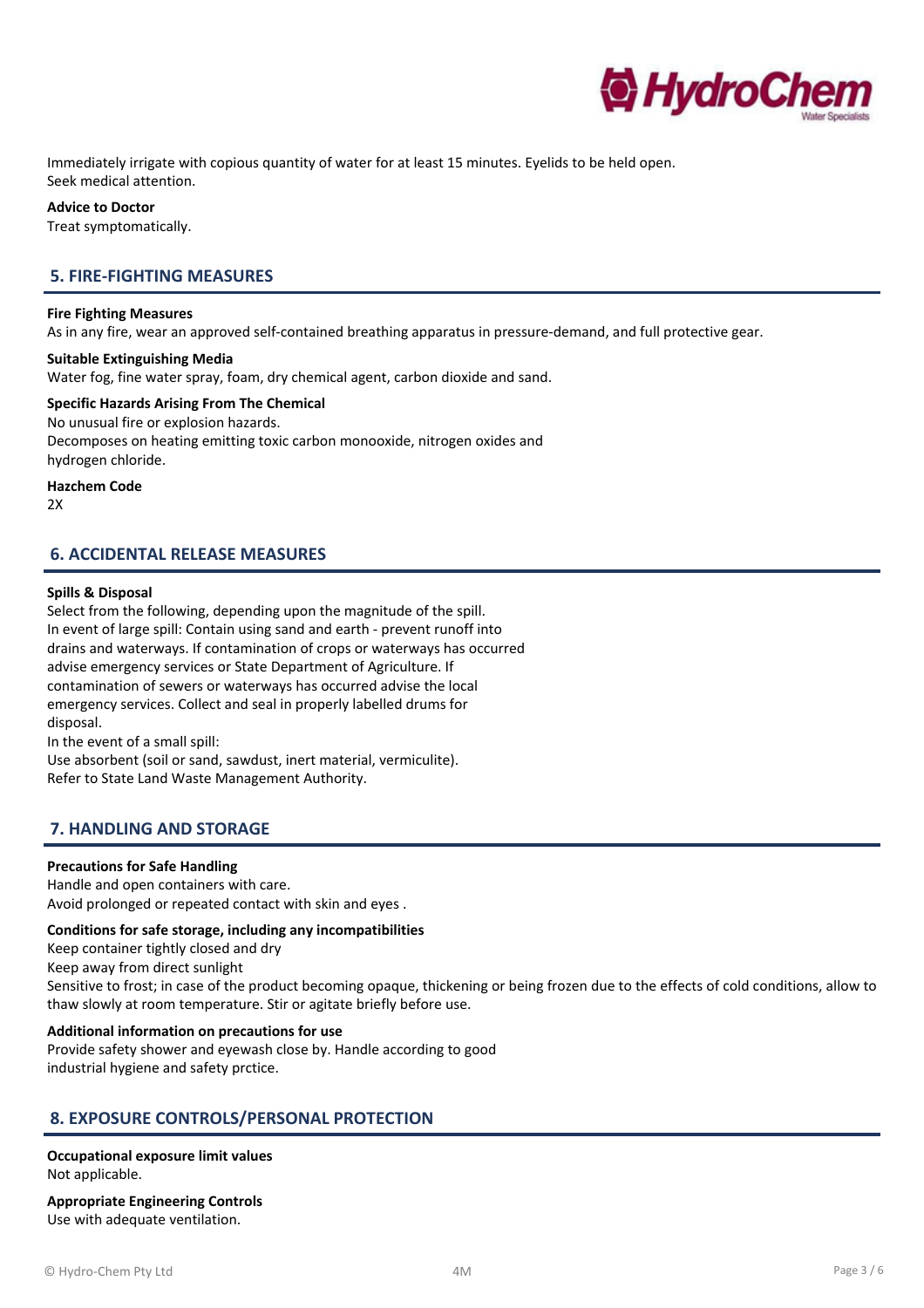

Personal Protective Equipment Wearing of the following personal protective equipment is recommended. Chemical goggles. Gloves required. Appropriate protective clothing. Always wash hands before smoking, eating, drinking or using the toilet.

# 9. PHYSICAL AND CHEMICAL PROPERTIES

Form Liquid

Appearance Colourless to pale straw liquid, slight odour.

Boiling Point Not Allocated

Specific Gravity 0.98 @ 20°C

pH 6.5-7.5

Vapour Pressure Not Allocated

Flash Point Not Allocated

Flammability Non flammable.

Flammable Limits - Lower Not Allocated

# 10. STABILITY AND REACTIVITY

Chemical Stability Stable under normal use conditons.

Hazardous Decomposition Products No decomposition up to 200°C.

# 11. TOXICOLOGICAL INFORMATION

# Acute Toxicity - Oral

LD50 (rat) = 500 - 2000 mg/kg.

Ingestion

Moderately toxic. May lead to CNS depression.

#### Inhalation

Practically non-harmful by inhalation. Inhalation of mists or aerosols can produce respiratory irritation.

#### Skin

Possible toxic effects. Repeated or prolonged skin contact may lead to dermatitic effects.

Eye

A moderate eye irritant. Permanent eye damage,including loss of sight,may occur.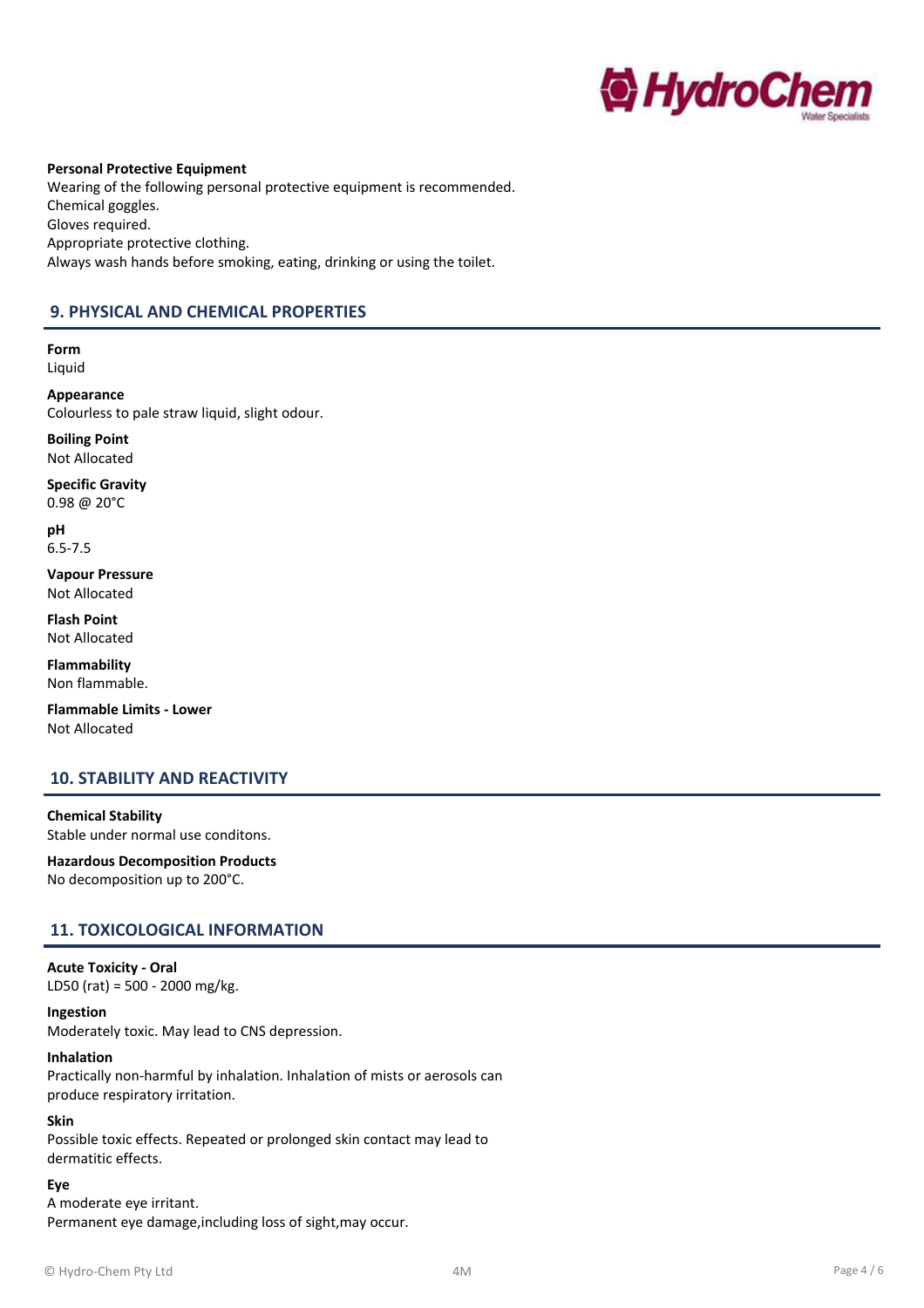

Chronic Effects Repeated or prolonged skin contact can cause chronic dermatitis.

## 12. ECOLOGICAL INFORMATION

#### Environmental Protection

This substance may be hazardous to the environment; special attention should be given to not dicharging into drains, waterways, sewer or environment. May cause long-term adverse effects in the aquatic environment.

# 13. DISPOSAL CONSIDERATIONS

#### Waste Disposal

Refer to State Land Waste Management Authority or a Licensed disposal contractor for disposal. Empty containers must be decontaminated, rinse with water before landfill disposal.

#### 14. TRANSPORT INFORMATION

U.N. Number 1903

UN proper shipping name DISINFECTANT, LIQUID, CORROSIVE, N.O.S.(Quaternary Ammonium Compound)

Transport hazard class(es) 8 Packing Group III

Hazchem Code 2X

# Storage and Transport

Store in a cool,dry place. If stored outside, protect from hot sun and freezing conditions. This product is not considered as dangerous goods under current A.D.G. regulations.

IERG Number

36

### 15. REGULATORY INFORMATION

#### Poisons Schedule S5

Packaging & Labelling 15 litre polyethylene drums. 205 litre steel drums.

### 16. OTHER INFORMATION

#### Contact Person/Point

Normal Working Hours - Ph: (03) 9553 1011 Fax: (03) 9553 1387 Ask for the Facilities Manager, Sales Manager or Services Manager.